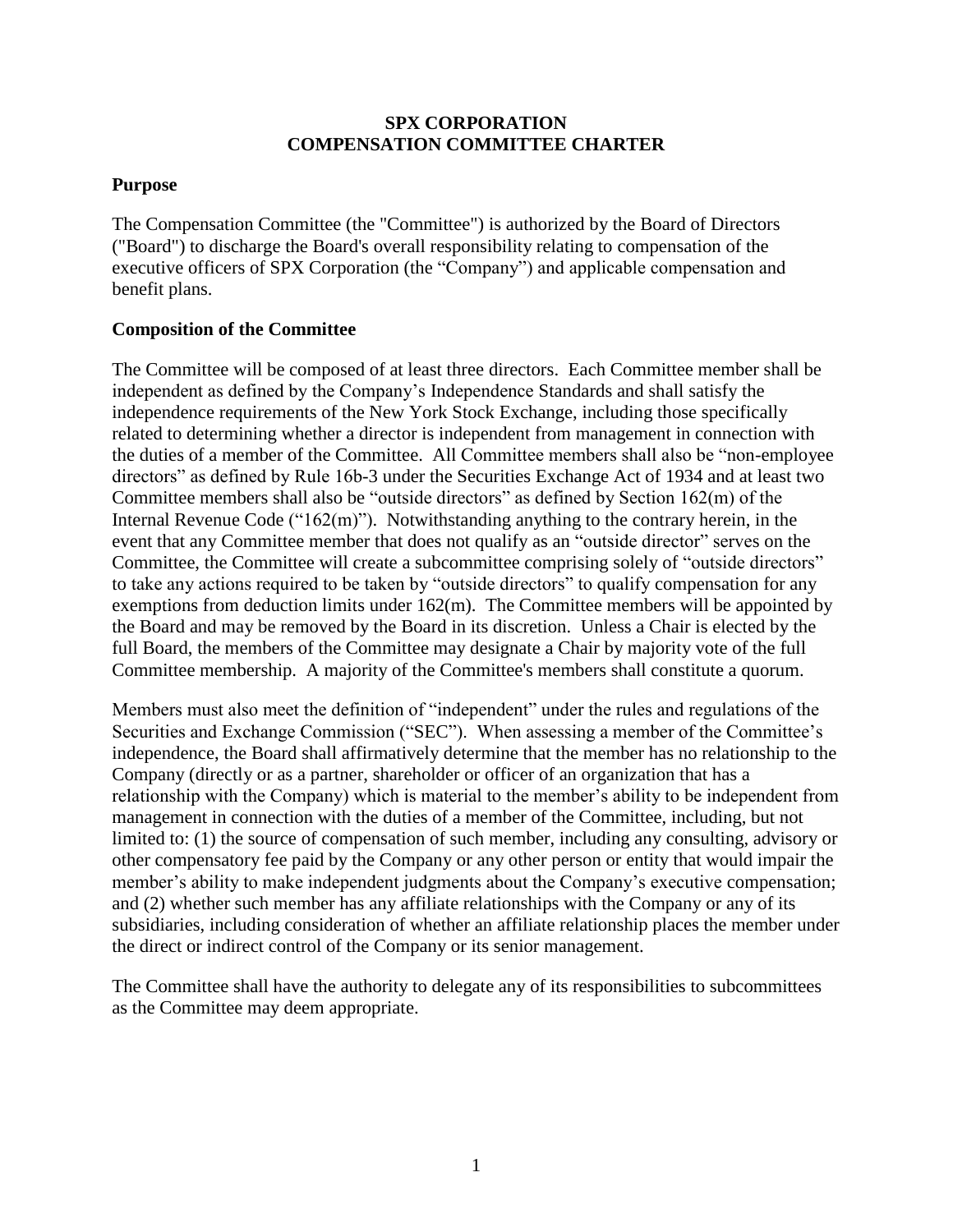## **Authority and Responsibilities**

- 1. The Committee shall review and recommend to the Board for approval on an annual basis, the corporate goals and objectives with respect to the performance of and compensation for the Chief Executive Officer ("CEO"). At least annually, the Committee shall evaluate the CEO's performance in light of these established goals and objectives and shall recommend to the Board for determination and approval the CEO's annual compensation, including salary, bonus, incentive and equity compensation.
- 2. The Committee shall review and approve on an annual basis, the evaluation process, compensation structure, annual compensation of the Company's other executive officers, including salary, bonus, incentive and equity compensation.
- 3. The Committee shall review the Company's incentive, long-term compensation, nonqualified plans or equity compensation plans (the "Plans") and recommend changes in the Plans to the Board as needed. The Committee shall have and shall exercise all the authority of the Board with respect to the administration of the Plans, as provided by the Plans.
- 4. The Committee shall review and approve, or recommend to the Board for approval, awards to employees pursuant to any of the Plans and to exercise such other power and authority as may be permitted or required under the Plans.
- 5. The Committee shall exercise risk oversight of the Company's executive compensation program. The Committee shall ensure that the equity grant date to executives appropriately considers the timing of the release of material non-public information.
- 6. The Committee may adopt policies regarding the adjustment or recovery of incentive awards or payments if the relevant Company performance measures upon which such incentive awards or payments were based are restated or otherwise adjusted in a manner that would reduce the size of an award or payment.
- 7. The Committee shall have the authority to retain and terminate such compensation consultants or other outside advisors as it deems necessary or appropriate in its sole discretion. The Committee shall have the sole authority to approve related fees and retention terms of consultants or advisors retained by the Committee. In selecting or soliciting advice from compensation consultants or other outside advisors, the Committee shall take into consideration all factors relevant to the consultant's or advisor's independence from management, including, but not limited to: (1) the provision of other services to the Company by the person that employs the consultant or advisor; (2) the amount of fees paid by the Company to the person that employs the consultant or advisor, as a percentage of that person's total revenue; (3) the policies and procedures of the person that employs the consultant or advisor regarding the prevention of conflicts of interest; (4) any business or personal relationship between the consultant or advisor and any member of the Committee; (5) the ownership by the consultant or advisor of the Company's stock; and (6) any business or personal relationship between the consultant or